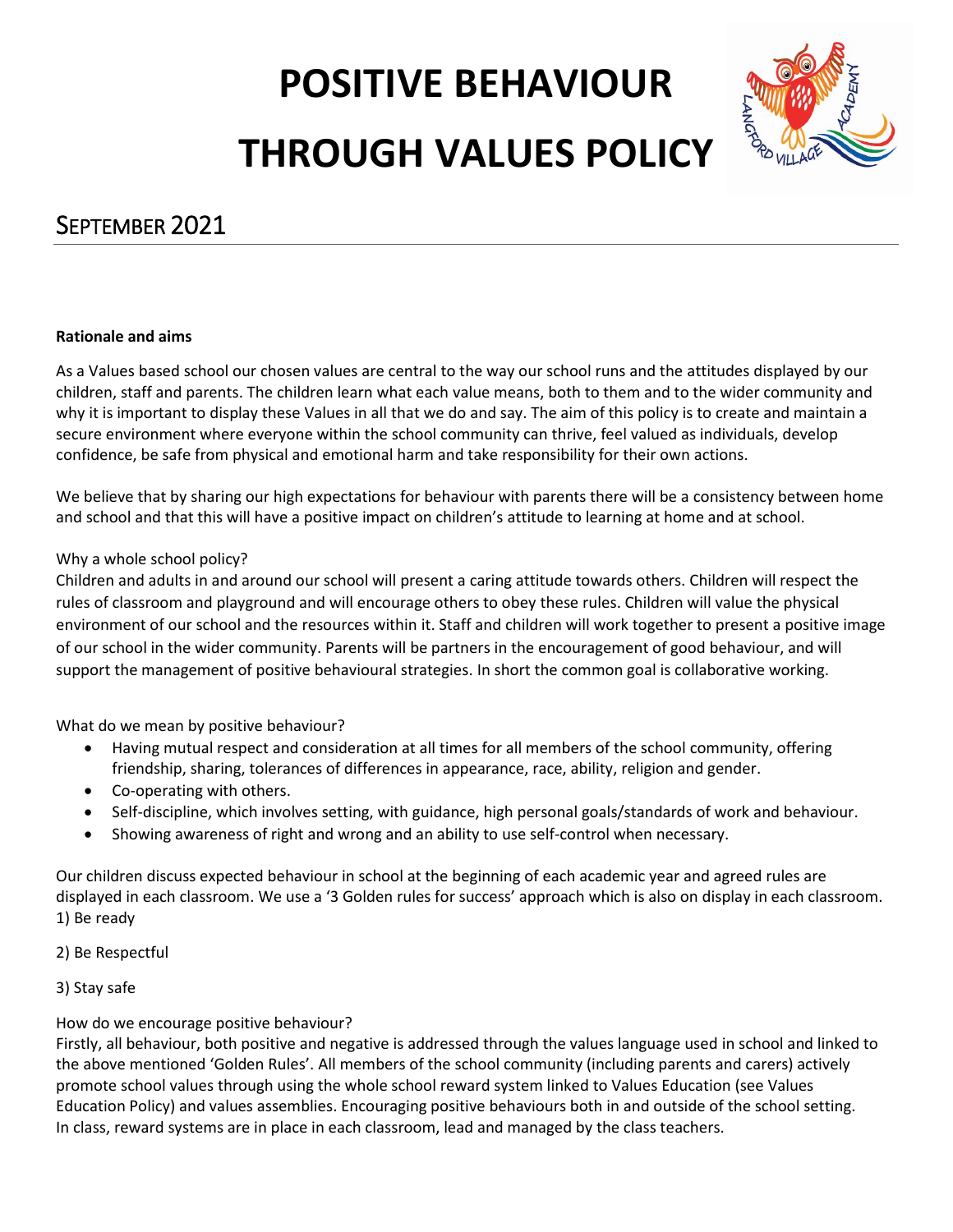These are shared with all staff that work in individual classroom and at lunchtime with the children. Use is encouraged by all.

Across the whole school we apply a house points system. All children are allocated a house group when they join Langford Village Academy and earn points through positive behaviour choices and for effort and attainment. Each house has captains and vice captains from year 4 that motivate and encourage their house teams.

#### **Responding to negative choices**

We endeavour to ensure all staff and children can work in a happy and supportive environment, behaviour is monitored in all areas of the school at all times, by all staff members. Minor behaviour breaches are generally dealt with by the class teacher or another member of staff in a caring, supportive and fair manner, with some flexibility regarding the age and Special Educational Needs of the child, as far as sanctions are concerned. Each case is treated individually. Children are made aware that they are responsible for their own actions and that inappropriate behaviour/choices will lead to sanctions. At all times, all staff should encourage good behaviour through praise and recognition of positive choices. Children are given the opportunity to reflect on an incident or their behaviour and also to discuss how they could have made different choices that would have resulted in a more positive outcome. A chain of sanctions is listed in Appendix A and Appendix B. All staff are encouraged to share issues with behaviour with each other; we nurture a culture of support and advice amongst staff at Langford Village Academy.

#### **Major breaches of behaviour**

Major breaches of behaviour include physical assault, deliberate damage to property, stealing, leaving the school premises without permission, verbal abuse, refusal to work and disruptive behaviour in class. All of these incidents will be recorded in the school's behaviour log. This type of behaviour is generally rare and it is the responsibility of the Principal and Senior Teacher to decide on the appropriate consequence. In all cases, the individual circumstances of the child and the event will be taken into account. A record of serious incidents will be kept in school. (See Appendix C-Ongoing Incidents form)

Consequences of a major breach of discipline may include:

- 1. A verbal warning by the Principal or the Senior Teacher
- 2. Withdrawal from the classroom
- 3. A meeting with parents
- 4. Meetings involving parents and support agencies where necessary
- 5. Internal exclusion
- 6. Temporary exclusion
- 7. Permanent exclusion, only used in extreme cases or after all other courses of action have failed;

The school follows the Central Bedfordshire guidelines for fixed and permanent exclusions of pupils.

#### **Team Teach**

At Langford Village Academy we have staff who are trained in holding children. The hold system is known more specifically as Team Teach. In order to keep an individual child safe from harm or other children safe from being harmed we may hold a child. This would only be the case when a child was in a state of crisis or going to cause harm to another. For more information, please visit <http://www.teamteach.co.uk/> Handling children is a very last resort, however their safety is of upmost importance so where necessary staff will hold children.

#### **Bullying**

All children have the right to be safe and secure at school regardless of race, gender, religion or disability. They have a right to expect not to be bullied. Please refer to our separate Anti-Bullying Policy.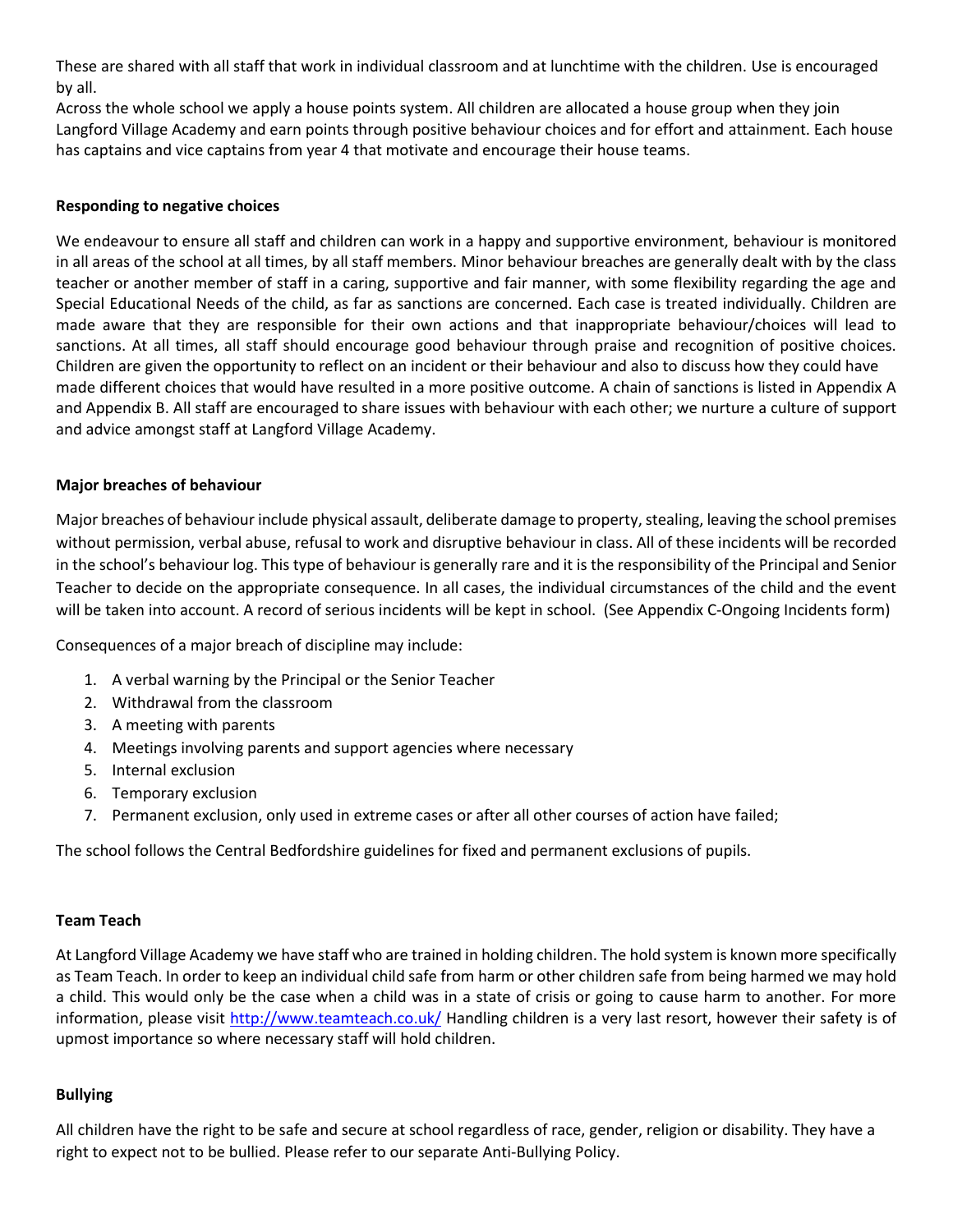#### **Monitoring the policy**

- To help identify the effectiveness of the policy:
- Pupil questionnaire
- Parent/carer questionnaire
- Feedback from school council
- Annual review of Positive Behaviour Through Values Policy by staff
- Feedback from governor visits

#### **Evaluation**

As an indicator of the success of this policy, we hope to achieve the following: -

CHILDREN ARE READY TO LEARN.

CHILDREN ARE RESPECTFUL OF OTHERS AND THEIR ENVIRONMENT.

CHILDREN MAKE SAFE CHOICES.

The above three simple rules will result in an all-inclusive, positive school setting that our pupils can thrive in.

#### **APPENDIX A**

Sanctions during class and indoor based tasks

Step 1 - Tactical ignoring, deflecting inappropriate behaviour by drawing attention to appropriate behaviour.(Emphasise Code of Conduct)

Step 2 - Simple direction, reminder, explanation of positive behaviour desired, quiet word or reprimand, e.g. where should you be? Highlight the correct values.

Step 3 – Warning – Ask the child if they are making the **right choice**, are you thinking about your values?

Repeat of one and two with a clear choice to be given to the child. e.g. either you work without talking across the table or you will be asked to work on a table on your own. (Change of seat position in class)

Step 4 – Thinking time. Separation or timeout after agreed number of warnings, to be used progressively as below,

- within own classroom
- in another classroom (normally with KS leader)
- with Principal/Senior Teacher

It is the responsibility of the member of staff concerned to follow up 'thinking time' incidents with the child after a cooling off period in order to maintain pupil-teacher relations. Record on Ongoing Incident Form.

During playtimes (not lunch)

If the problem occurs during playtime, then the person on duty should carry out sanction.

- removal from main play area to a designated area with a designated member of staff on duty for a short time.
- if a child refuses to co-operate a designated member of staff should be consulted. (SLT)
- all playground incidents to be reported to a class teacher.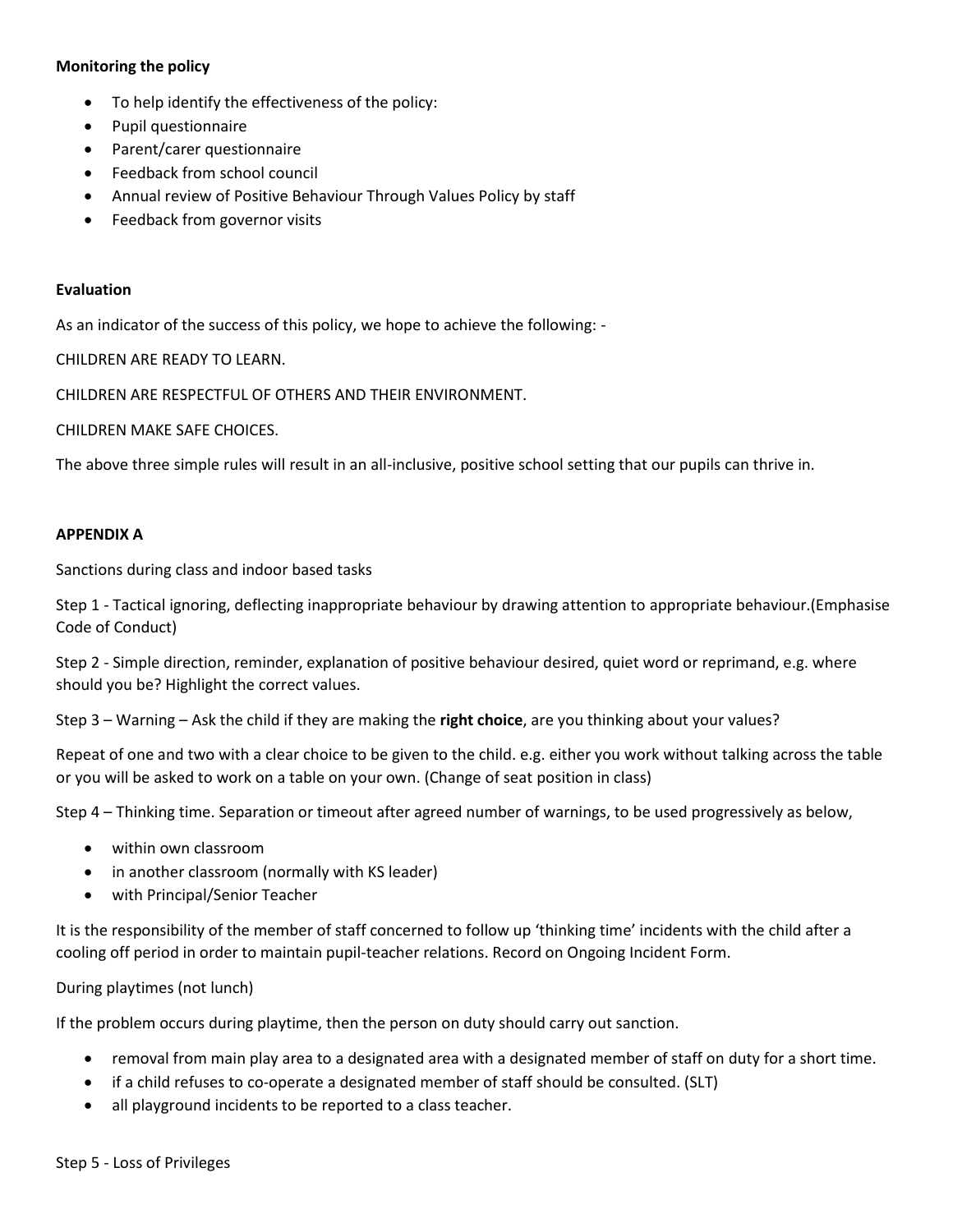Loss of 5-10 minutes' playtime/lunchtime. Repetition may result in increased loss of time and a session with the Senior Teacher/Principal.

Children should be allowed out for a part of each break to ensure that they get some fresh air and exercise.

Step 6 - Class teacher to contact parents to discuss concerns and work together to try and modify behaviour. Seek advice from the SENDCo. (See Appendix C-Behaviour Parent Meeting Form and Behaviour Support Plan-Targets)

Assembly: If a child is removed from their class group during assembly, they must sit beside a teacher. This is only to be used when a child is continually disruptive.

#### **Guidelines for Using Sanctions Effectively**

- Clear distinction between minor and more serious incidents.
- Indicate which sanctions are likely to be appropriate to particular behaviour/particular child.
- Clear about the precise behaviour being sanctioned.
- Planned and fair.
- Immediate.
- Applied calmly and consistently.
- Discourage sanction of whole group.
- Communicated to everyone.
- Respect pupils' self-esteem.

#### **APPENDIX B**

#### **Sanctions during lunchtimes**

The most effective way to manage lunchtime behaviour is to use positive reinforcement and to have strong communication between teacher and Midday supervisor. MDS will complete an Ongoing Incident Form or speak to the class Teacher for serious incidents.

- Questioning based on: What is the expected behaviour? What were you not doing correctly?
- Listen to both sides of a problem. Each child giving his/her account with no interruptions.
- Reflect back on the expectation.
- Discuss what happened, how the children feel and who else has been affected.
- Discuss what do the children need/ need to do now so harm can be repaired.
- Children then choose the solution that is acceptable to them.
- Children then put solution into effect.

#### Time-out outside

If further problems occur or child/children need to be removed from the area-go to time-out Bench or stand with a member of staff.

Children placed on time-out with the lunchtime supervisor until they feel they can put the solution into operation and make changes to their behaviour.

Behaviour of the child is passed onto the Class Teacher via the Ongoing Incident Form. Class teachers to monitor.

- Time-out with a Midday Supervisor
- If problems persist child/children need to be sent to do Time-Out with the Class Teacher or Senior Teacher.
- Issues are passed to the class teacher.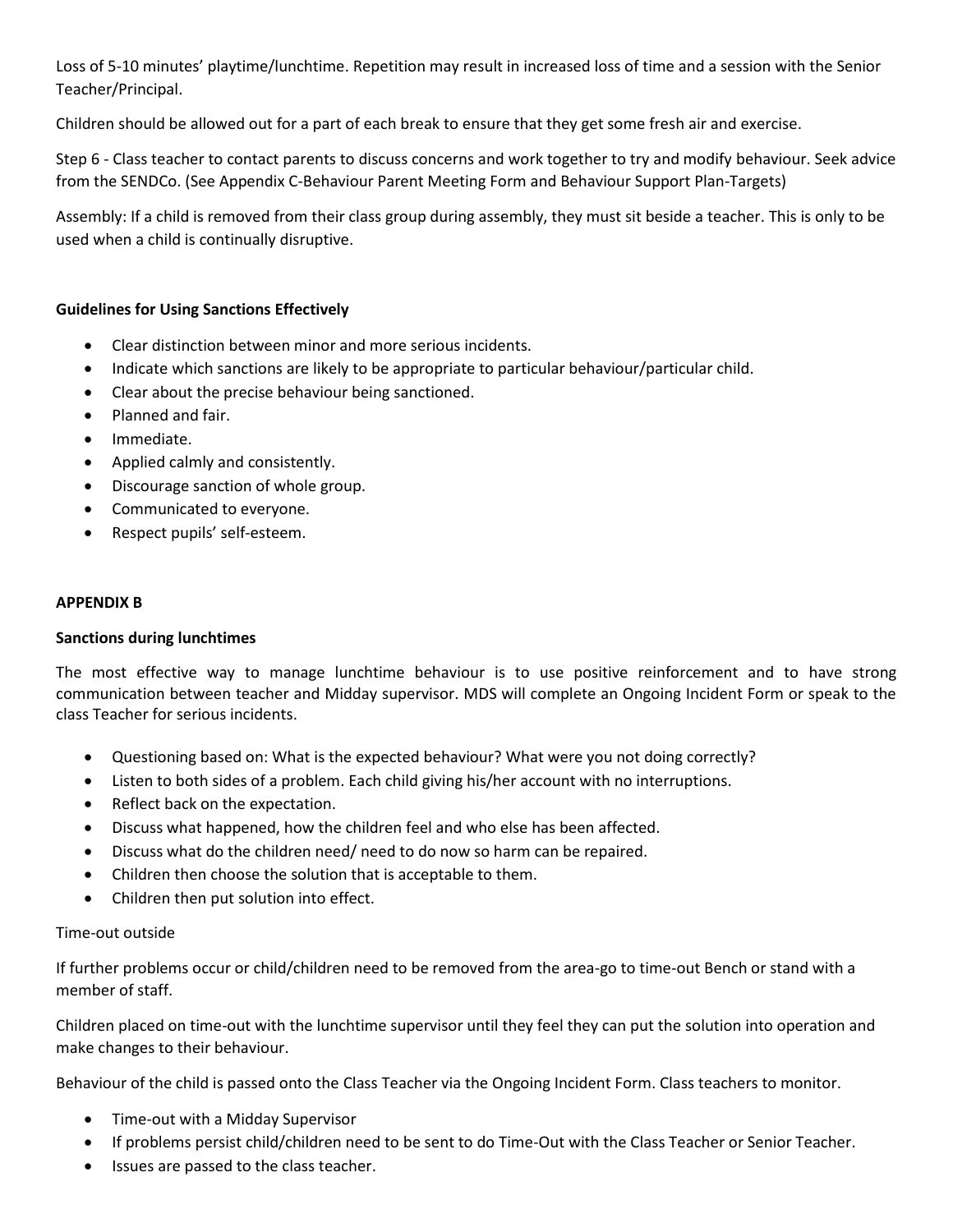#### **General comments**

These procedures have been set in specific order, understood and articulated by staff and children. The steps will bring about interaction between children and adults in a consistent ethos.

#### **Action following an incident will be decided by the following guidelines.**

1. Minor incident

Work through each step of Behaviour Management process. Examples: pushing, not playing in the right areas, ignoring instruction to move.

2. Major incident

Related to safety aspect. Children to go straight to inside time-out. Examples: fighting, spitting, throwing stones.

#### **Implementation and Review**

This policy will be made known to all staff, parents/carers and governors, and published on the academy's website. Copies are also available upon request from the Academy Office. This policy will be reviewed annually.

Written by: Debbie Randall **Date: September 2021** Agreed by Principal: Debbie Randall Date: September 2021 Ratified by Governors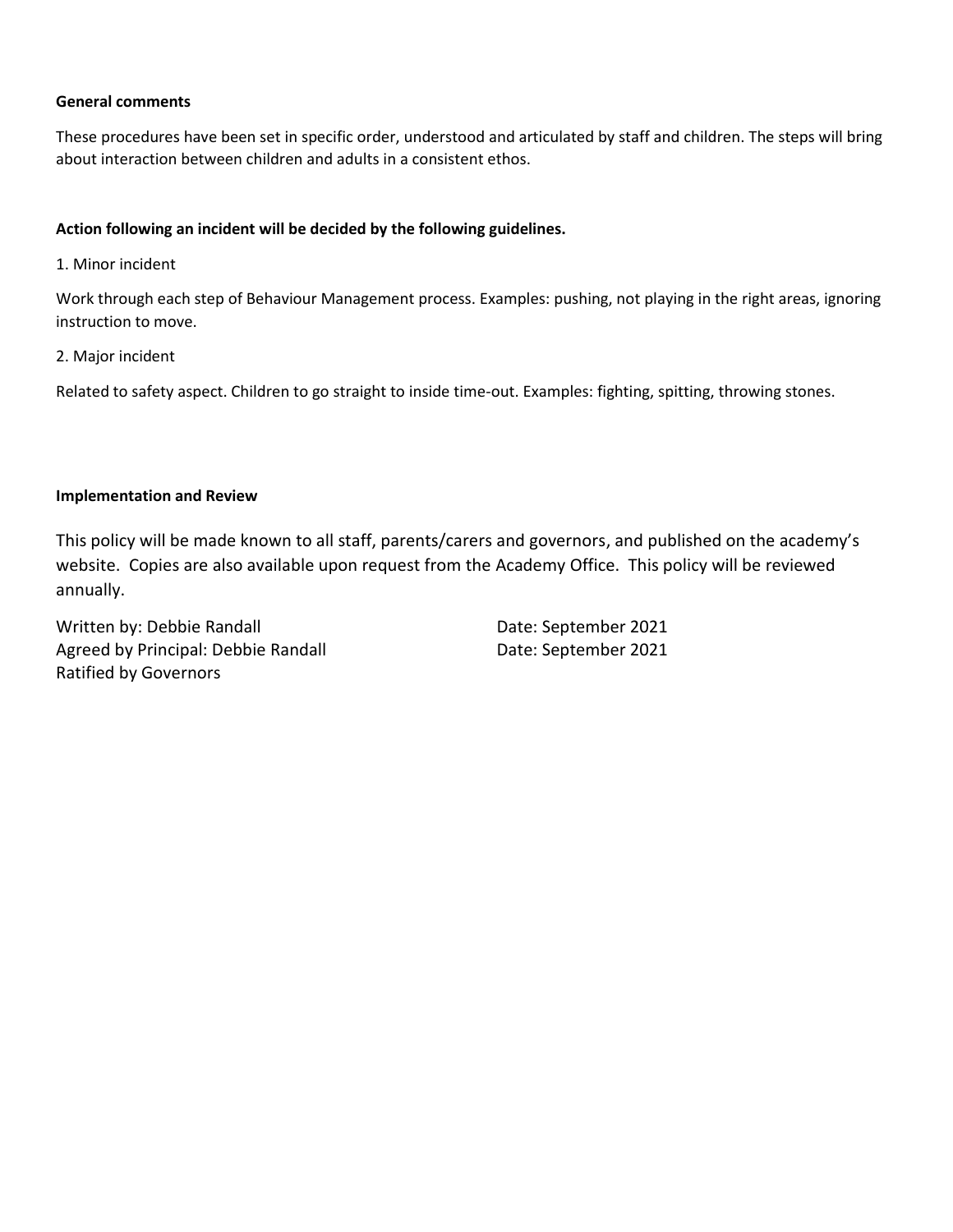# *Langford Village Academy*

## **Ongoing Incidents Form**



| Pupil: | Teacher: | Class:                | Year: |                     |
|--------|----------|-----------------------|-------|---------------------|
| Date   | Time     | <b>What happened?</b> |       | <b>Action taken</b> |
|        |          |                       |       |                     |
|        |          |                       |       |                     |
|        |          |                       |       |                     |
|        |          |                       |       |                     |
|        |          |                       |       |                     |
|        |          |                       |       |                     |
|        |          |                       |       |                     |
|        |          |                       |       |                     |
|        |          |                       |       |                     |
|        |          |                       |       |                     |
|        |          |                       |       |                     |
|        |          |                       |       |                     |
|        |          |                       |       |                     |
|        |          |                       |       |                     |
|        |          |                       |       |                     |
|        |          |                       |       |                     |
|        |          |                       |       |                     |
|        |          |                       |       |                     |
|        |          |                       |       |                     |
|        |          |                       |       |                     |
|        |          |                       |       |                     |
|        |          |                       |       |                     |
|        |          |                       |       |                     |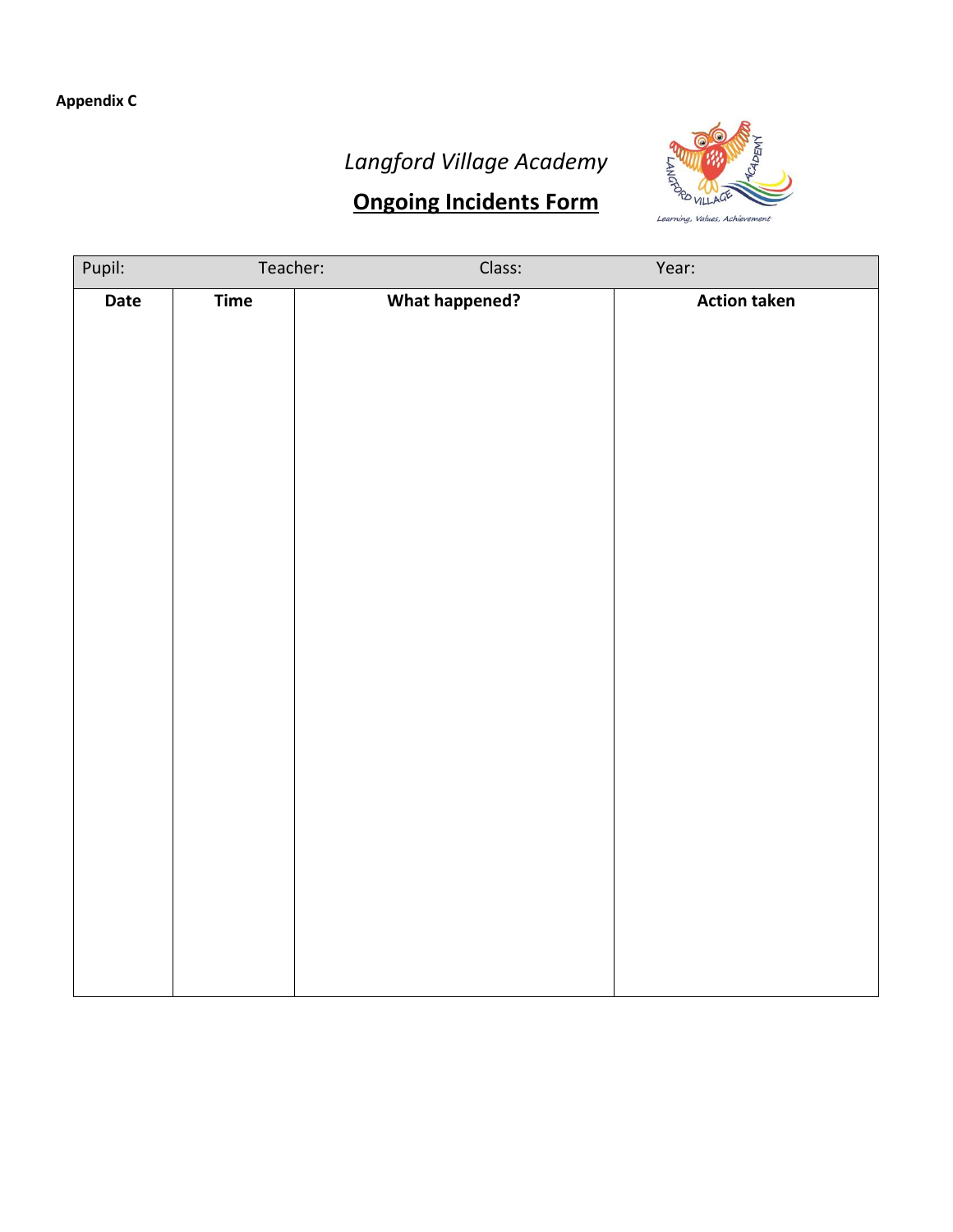*Langford Village Academy*



# **Behaviour Support Plan**

| <b>Targets</b>           |          |                         |       |  |  |  |
|--------------------------|----------|-------------------------|-------|--|--|--|
| Pupil:                   | Teacher: | Class:                  | Year: |  |  |  |
| Action set by:           |          |                         |       |  |  |  |
|                          |          |                         |       |  |  |  |
| Targets:                 |          |                         |       |  |  |  |
| $\bullet$                |          |                         |       |  |  |  |
|                          |          |                         |       |  |  |  |
|                          |          |                         |       |  |  |  |
|                          |          |                         |       |  |  |  |
|                          |          |                         |       |  |  |  |
| $\bullet$                |          |                         |       |  |  |  |
|                          |          |                         |       |  |  |  |
|                          |          |                         |       |  |  |  |
|                          |          |                         |       |  |  |  |
| $\bullet$                |          |                         |       |  |  |  |
|                          |          |                         |       |  |  |  |
|                          |          |                         |       |  |  |  |
|                          |          |                         |       |  |  |  |
|                          |          |                         |       |  |  |  |
|                          |          |                         |       |  |  |  |
| <b>Additional Notes:</b> |          |                         |       |  |  |  |
|                          |          |                         |       |  |  |  |
|                          |          |                         |       |  |  |  |
|                          |          |                         |       |  |  |  |
|                          |          |                         |       |  |  |  |
| <b>Signed (Pupil):</b>   |          | <b>Signed (Parent):</b> |       |  |  |  |
|                          |          |                         |       |  |  |  |
|                          |          |                         |       |  |  |  |